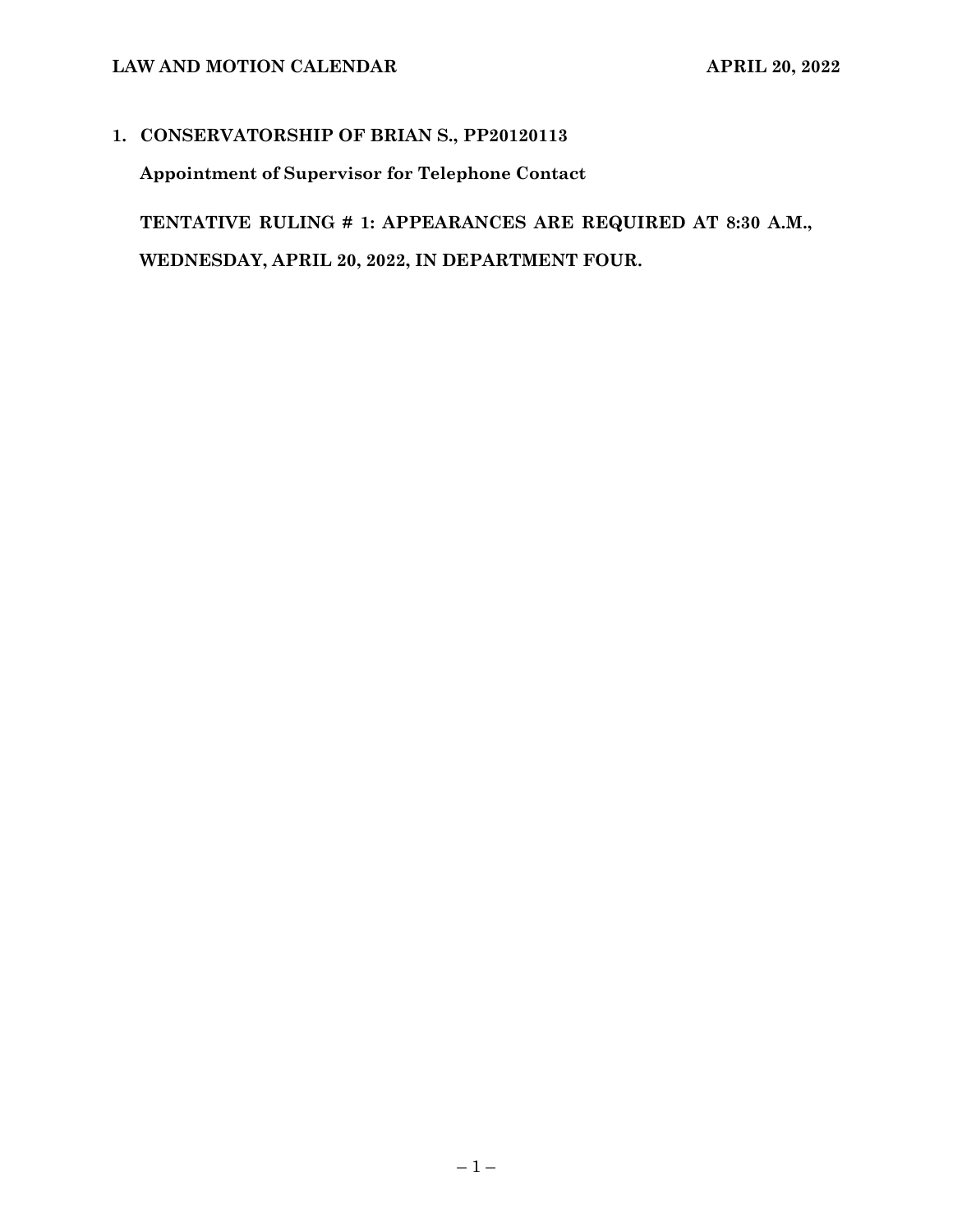# **LAW AND MOTION CALENDAR APRIL 20, 2022**

### **2. ESTATE OF GLENN AMUNDSON, 22PR0086**

**Petition for Letters of Special Administration (See Related Item No. 4)**

**TENTATIVE RULING # 2: ABSENT OBJECTION, PETITION IS GRANTED AS REQUESTED.**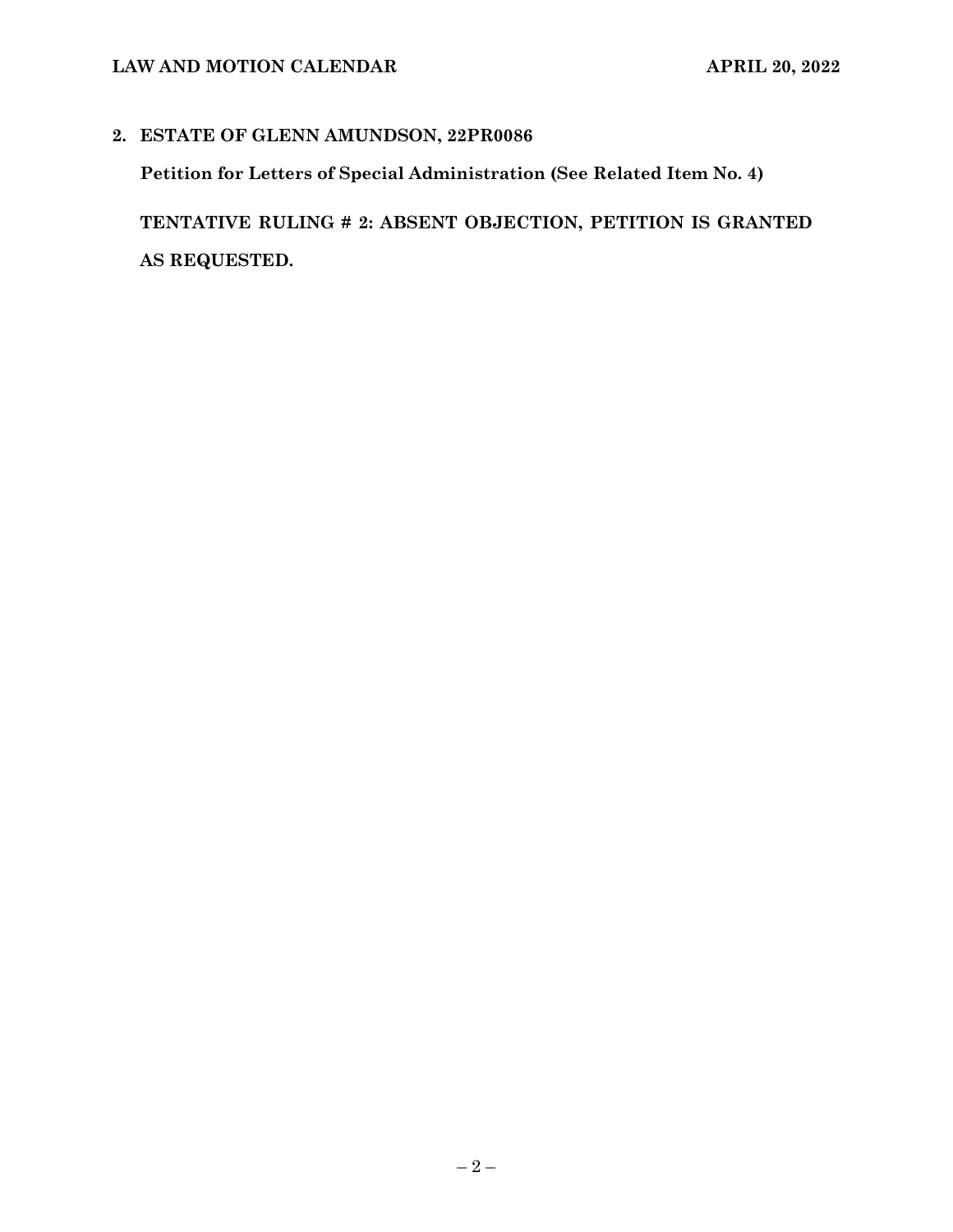### **3. ESTATE OF TREMBLAY, SP20210010**

### **Inventory and Appraisal**

This matter was continued from February 23, 2022.

Letters Testamentary were issued on October 21, 2021. To date, the Final Inventory and Appraisal is not in the court's file.

**TENTATIVE RULING # 3: APPEARANCES ARE REQUIRED AT 8:30 A.M., WEDNESDAY, APRIL 20, 2022, IN DEPARTMENT FOUR.**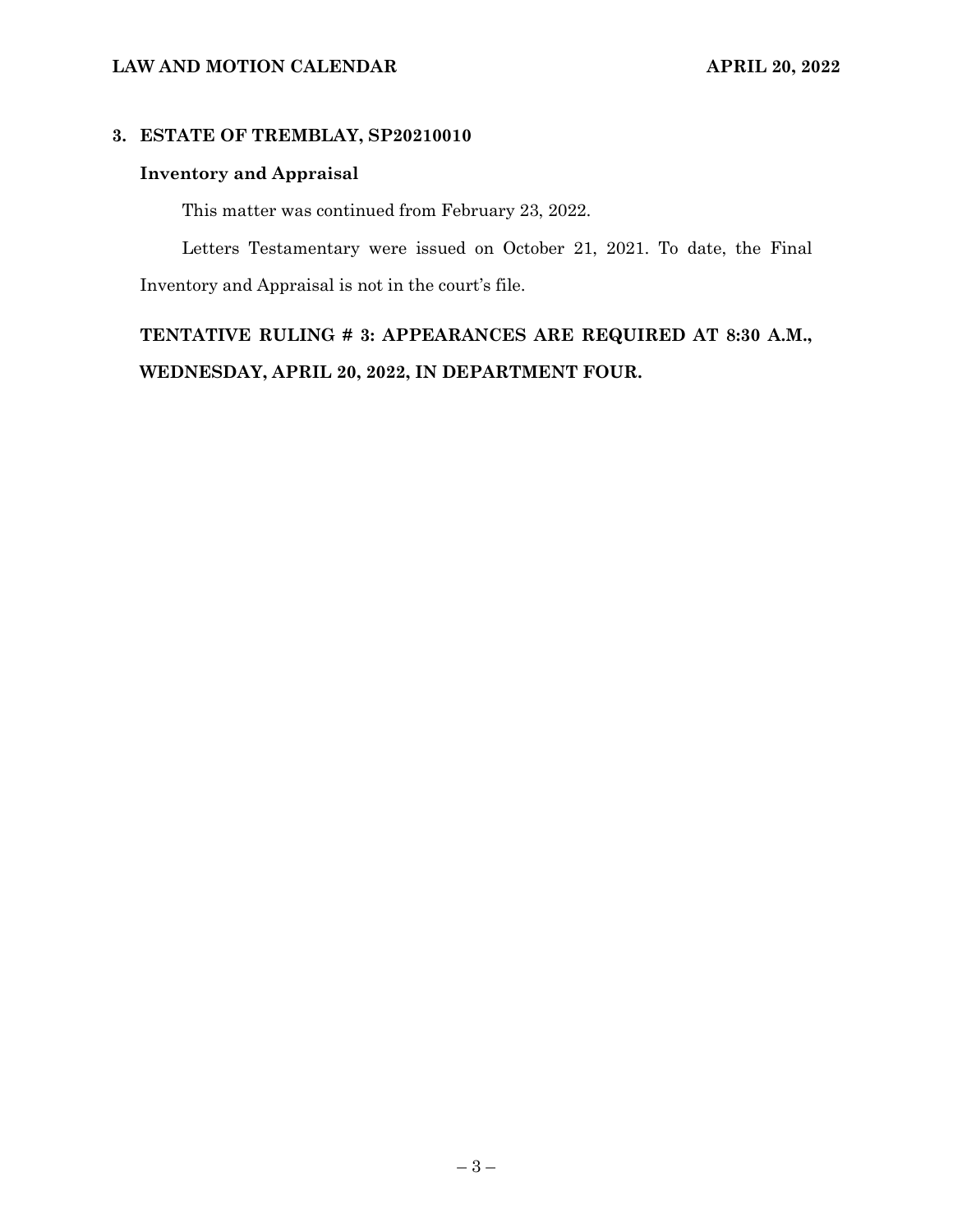# **4. ESTATE OF PATRICIA AMUNDSON, SP20060018**

**Petition for Letters of Special Administration (See Related Item No. 2)**

**TENTATIVE RULING # 4: ABSENT OBJECTION, PETITION IS GRANTED AS REQUESTED.**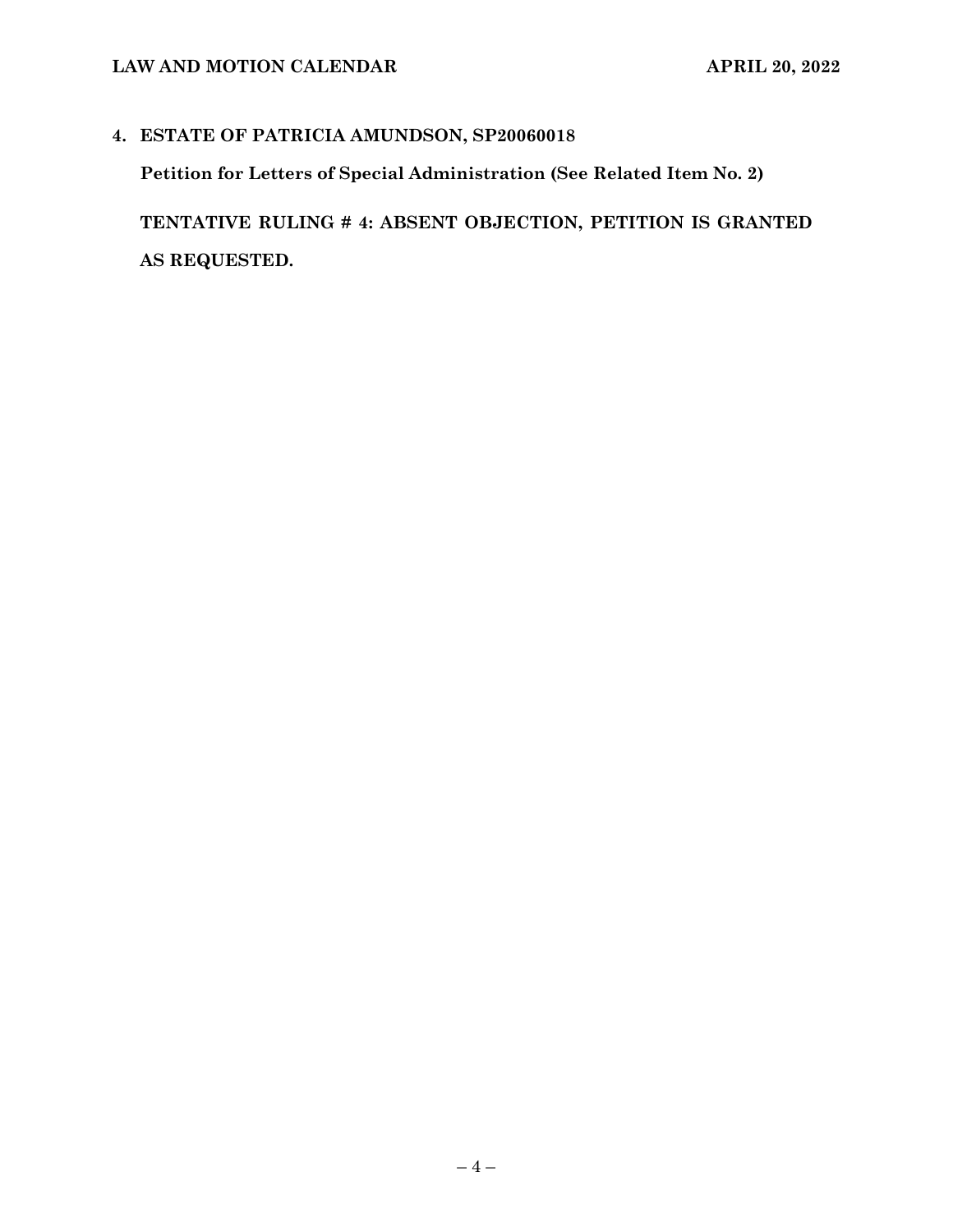#### **5. ESTATE OF JORAT, SP20210014**

- **(1) Ex Parte Application for Order Shortening Time Re: Report of Sale and Petition to Confirm Sale and Petition to Instruct Personal Representative**
- **(2) Report of Sale and Petition to Confirm Sale of Real Property and Petition to Instruct Personal Representative**

**TENTATIVE RULING # 5: EX PARTE APPLICATION FOR HEARING ON SHORTENED TIME IS GRANTED. ABSENT OBJECTION, PETITION FOR ORDER CONFIRMING SALE OF REAL PROPERTY IS GRANTED AS REQUESTED, SUBJECT TO ANY OVERBIDS. ABSENT OBJECTION, THE COURT WAIVES THE CONSENT REQUIRED OF JEANETTE MARROQUIN.**